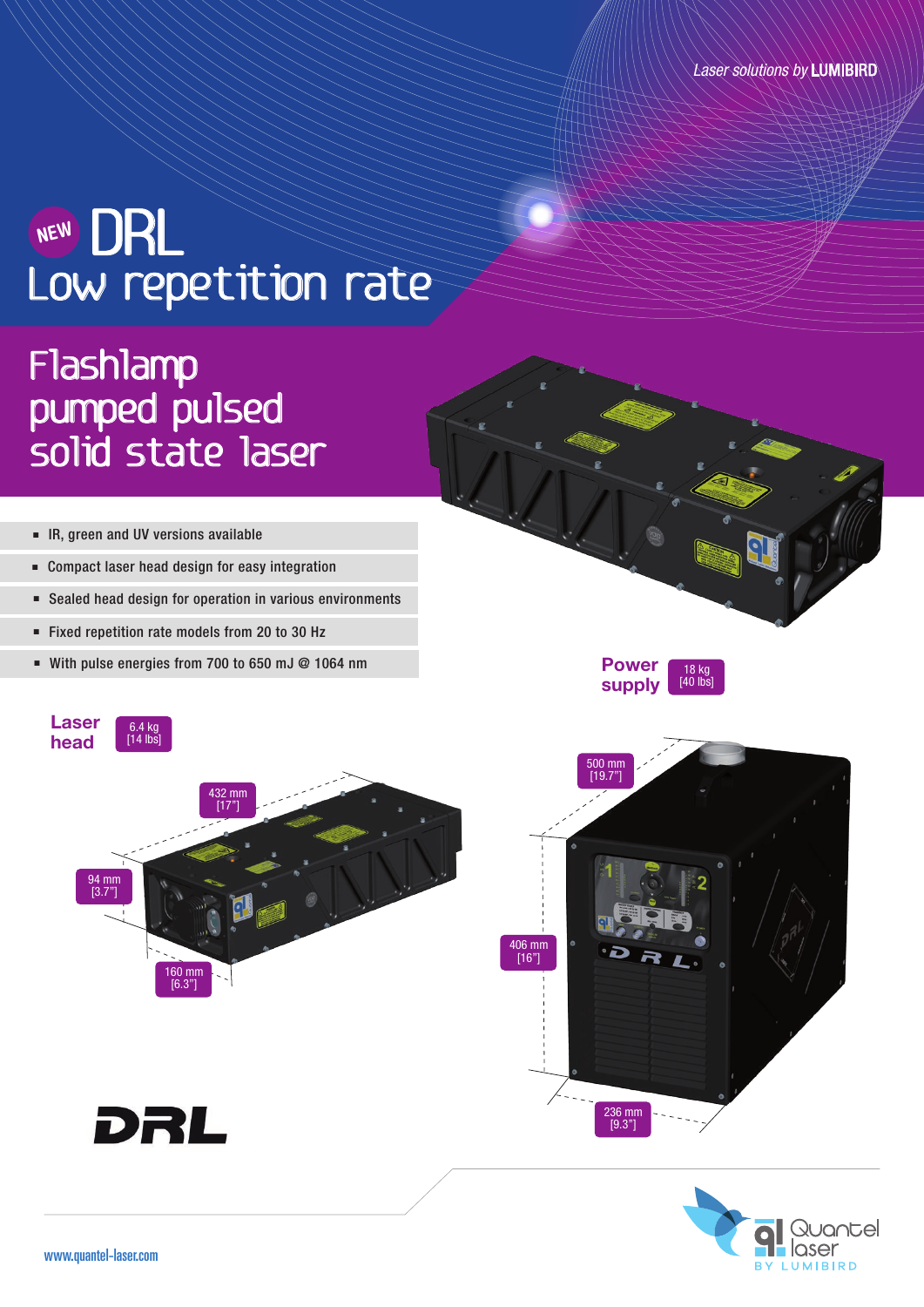#### **Specifications**

| Model                           |      | DRL10-800-S-λλλλ DRL20-700-S-λλλλ DRL30-650-S-λλλλ |     |
|---------------------------------|------|----------------------------------------------------|-----|
| <b>REPETITION RATE [Hz]</b>     | 10   | 20                                                 | 30  |
| <b>PULSE ENERGY [mJ]</b>        |      |                                                    |     |
| 1064 nm                         | 800  | 700                                                | 650 |
| 532 nm                          | 370  | 340                                                | 300 |
| 355 nm                          | 190  | 170                                                | 150 |
| <b>PULSE WIDTH [ns]</b>         |      |                                                    |     |
| 1064 nm                         | < 15 |                                                    |     |
| 532 nm                          | < 15 |                                                    |     |
| 355 nm                          | < 15 |                                                    |     |
| <b>ENERGY STABILITY [% rms]</b> |      |                                                    |     |
| 1064 nm                         |      | < 1.5                                              |     |
| 532 nm                          |      | < 2                                                |     |
| 355 nm                          |      | $<$ 3                                              |     |
| <b>BEAM DIAMETER [mm]</b>       |      |                                                    |     |
| $1064$ nm                       | < 10 |                                                    |     |
| 532 nm                          | < 10 |                                                    |     |
| 355 nm                          | < 10 |                                                    |     |
| <b>DIVERGENCE</b> [mrad]        |      |                                                    |     |
| $1064$ nm                       | 4    | 5                                                  | 6   |
| 532 nm                          | 3    | 4                                                  | 4   |

| <b>TRANSVERSE MODE</b>         | Multiple |
|--------------------------------|----------|
| <b>RESONATOR CONFIGURATION</b> | Stable   |
| <b>POLARIZATION DIRECTION</b>  |          |
| 1064 nm                        | Н        |
| 532 nm                         | ٧        |
| 355 nm                         | ٧        |
| <b>SPECTRAL PURITY</b>         |          |
| 532 nm                         | >98%     |
| 355 nm                         | $>97\%$  |

| <b>POWER</b>                      | 200 - 240 VAC, 50/60 Hz, $<$ 10 A |
|-----------------------------------|-----------------------------------|
| <b>COMPUTER INTERFACE</b>         | <b>RS232</b>                      |
|                                   |                                   |
| <b>OPERATING TEMPERATURE [°C]</b> | $10 - 30$                         |
| <b>STORAGE TEMPERATURE [°C]</b>   | $5 - 50$                          |
|                                   |                                   |
| <b>CABLE LENGTH</b>               | 3 m [10 ft]                       |
|                                   |                                   |



Lumibird has locations across the globe that are available to provide support for any product, service or inquiry.



 $C\epsilon$ 

Visit www.lumibird.com to connect with any of our global sites.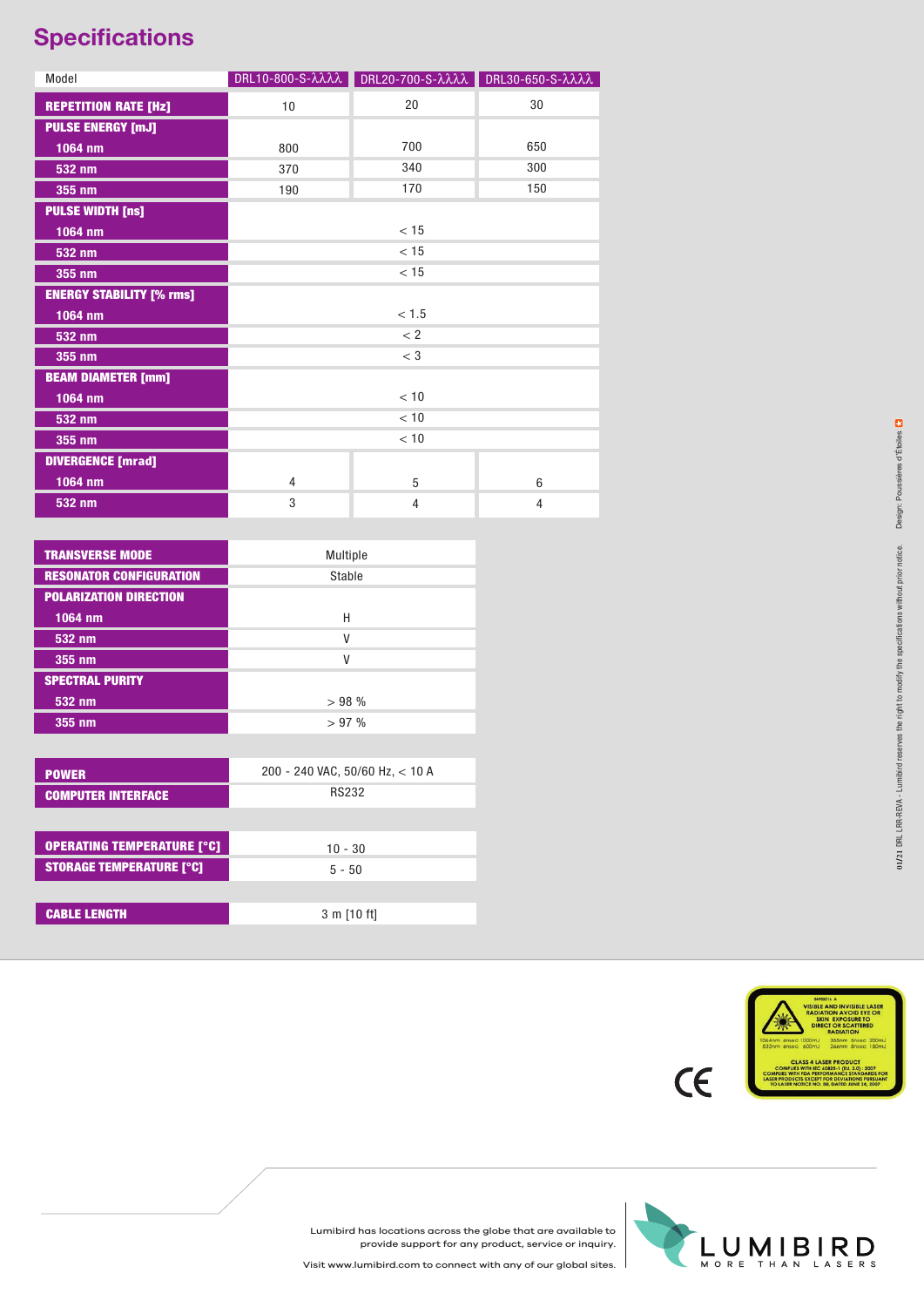## NEW DRL High repetition rate NEW

# Flashlamp pumped pulsed solid state laser

- IR and green versions available
- Compact laser head design for easy integration
- Sealed head design for operation in various environments
- Fixed repetition rate models from 100 to 200 Hz
- With pulse energies from 200 to 100 mJ @ 1064 nm